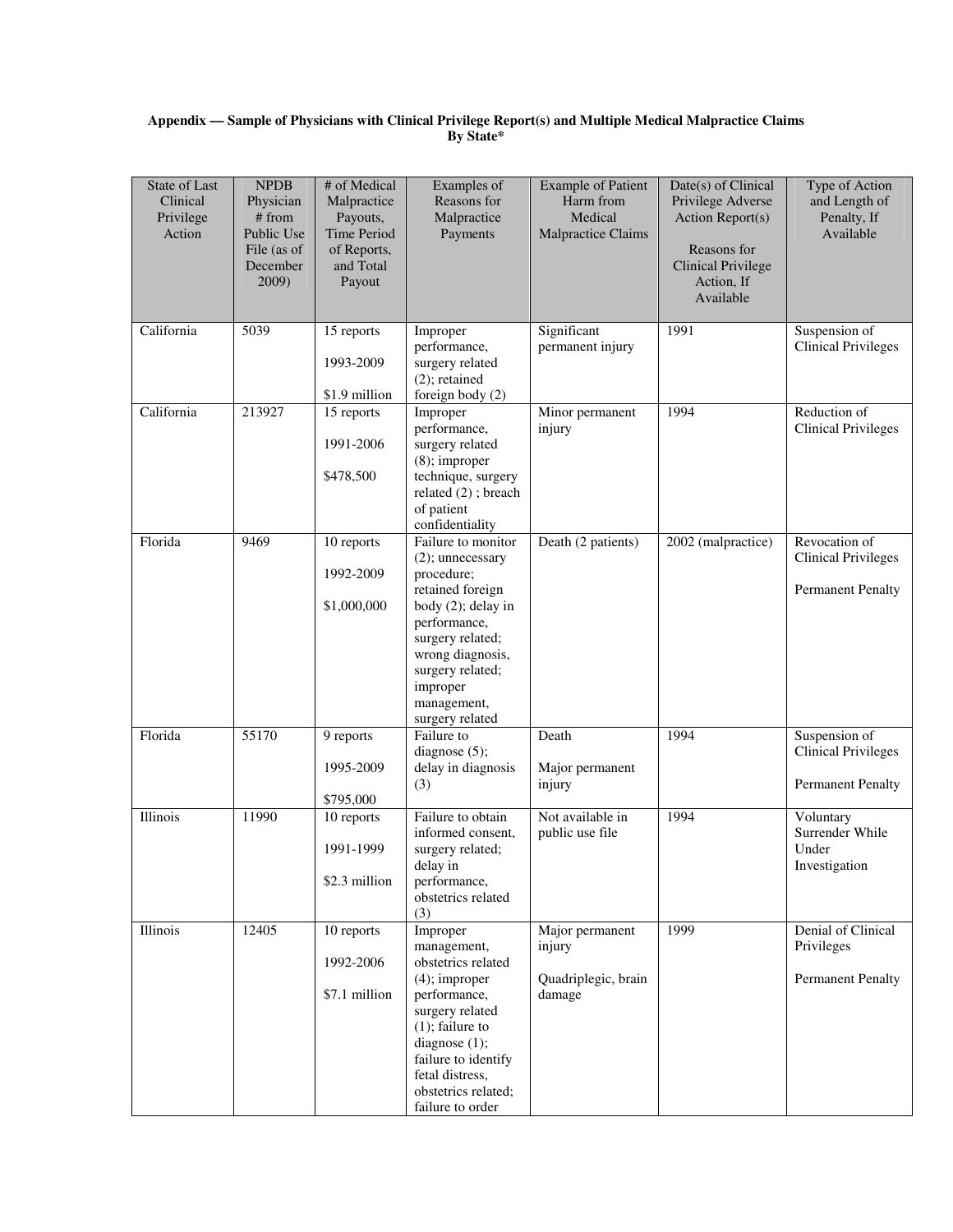| State of Last<br>Clinical<br>Privilege<br>Action | <b>NPDB</b><br>Physician<br># from<br>Public Use<br>File (as of<br>December<br>2009) | # of Medical<br>Malpractice<br>Payouts,<br>Time Period<br>of Reports,<br>and Total<br>Payout | Examples of<br>Reasons for<br>Malpractice<br>Payments                                                                                        | <b>Example of Patient</b><br>Harm from<br>Medical<br>Malpractice Claims | Date(s) of Clinical<br>Privilege Adverse<br>Action Report(s)<br>Reasons for<br><b>Clinical Privilege</b><br>Action, If<br>Available | Type of Action<br>and Length of<br>Penalty, If<br>Available                                                                                                                                                                             |
|--------------------------------------------------|--------------------------------------------------------------------------------------|----------------------------------------------------------------------------------------------|----------------------------------------------------------------------------------------------------------------------------------------------|-------------------------------------------------------------------------|-------------------------------------------------------------------------------------------------------------------------------------|-----------------------------------------------------------------------------------------------------------------------------------------------------------------------------------------------------------------------------------------|
|                                                  |                                                                                      |                                                                                              | appropriate test,<br>obstetrics related                                                                                                      |                                                                         |                                                                                                                                     |                                                                                                                                                                                                                                         |
| Massachusetts                                    | 16849                                                                                | 3 reports<br>1992-2004<br>\$1.7 million                                                      | Failure to<br>diagnose,<br>obstetrics related<br>$(2)$ ; delay in<br>performance,<br>obstetrics related                                      | Major permanent<br>injury                                               | 2001;<br>2001;2001(incomp<br>etence); 2001;<br>2001; 2003; 2004                                                                     | Revocation of<br><b>Clinical Privileges</b><br>$(5$ reports);<br>Reduction in<br>Clinical Privileges;<br>Restriction of<br><b>Clinical Privileges</b><br><b>Indefinite Penalty</b><br>Length $(2)$ ;<br><b>Permanent Penalty</b><br>(5) |
| Michigan                                         | 18226                                                                                | 12 reports<br>1992-2003<br>\$1.2 million                                                     | Improper<br>performance<br>surgery related<br>$(10)$ ; failure to<br>diagnose $(2)$                                                          | Not available in<br>public use file                                     | 1997<br>(unprofessional<br>conduct)<br>1999<br>(incompetence)<br>1999<br>(unprofessional<br>conduct)<br>2000;2000                   | Voluntary<br>Surrender of<br><b>Clinical Privileges</b><br>While Under<br>Investigation;<br>Reduction of<br>Privileges;<br>Suspension of<br>Privileges;<br>Reinstatement<br>Denied<br><b>Indefinite Penalty</b><br>Length (5 times)     |
| Michigan                                         | 2932                                                                                 | 14 reports<br>1991-2005<br>\$2.1 million                                                     | Improper<br>performance,<br>surgery related<br>$(5)$ ; failure to<br>diagnose $(3)$ ;<br>improper<br>technique $(3)$ ;<br>failure to monitor | Significant<br>permanent injury                                         | 2000                                                                                                                                | Voluntary<br>Surrender of<br><b>Clinical Privileges</b><br>While Under<br>Investigation<br><b>Permanent Penalty</b>                                                                                                                     |
| New Jersey                                       | 55701                                                                                | 7 reports<br>1996-2007<br>\$1.3 million                                                      | Improper<br>performance,<br>surgery related<br>$(3)$ ; improper<br>technique, surgery<br>related; wrong<br>diagnosis                         | Significant<br>permanent injury (2<br>patients)                         | 1994**<br>1999<br>Incompetence                                                                                                      | Denial of Clinical<br>Privileges<br>Suspension of<br><b>Clinical Privileges</b><br><b>Indefinite Penalty</b><br>Length (for both<br>actions)                                                                                            |
| New York                                         | 93487                                                                                | 15 reports<br>1996-2008                                                                      | Improper<br>performance,<br>treatment related<br>$(2)$ ; improper                                                                            | Significant<br>permanent injury<br>Death                                | 2008                                                                                                                                | Voluntary<br>Surrender of<br><b>Clinical Privileges</b><br>While Under                                                                                                                                                                  |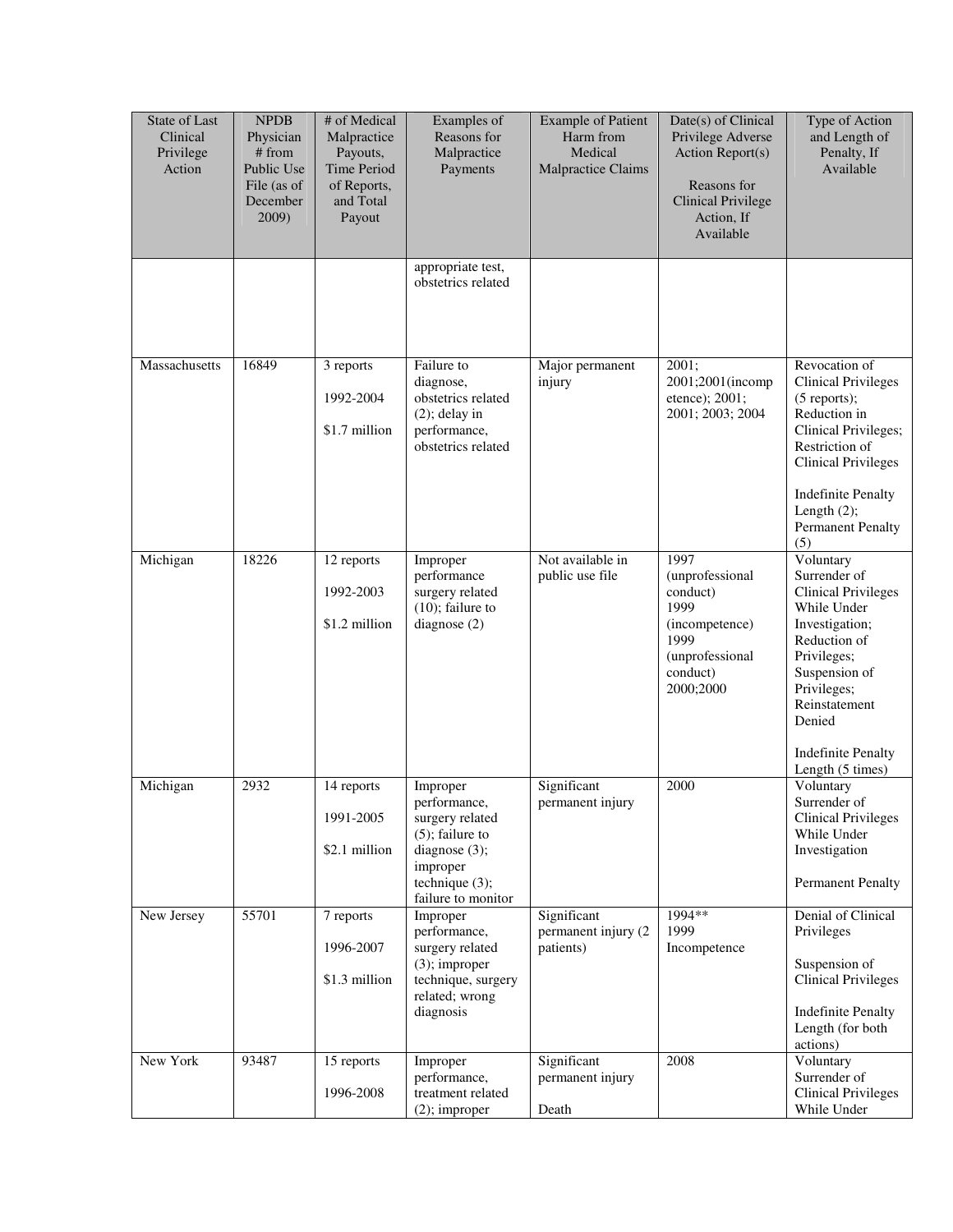| \$6.2 million<br>technique,<br>Investigation<br>treatment related<br>Major temporary<br>Indefinite<br>$(4)$ ; failure to<br>injury<br>recognize a<br>Suspension<br>complication,<br>treatment related<br>New York<br>26295<br>17 reports<br>1994<br>Revocation of<br>Improper<br>performance,<br>(incompetence)<br>1991-2006<br>surgery related<br>$(8)$ ; failure to<br>\$3.3 million<br>diagnose $(3)$ ;<br>wrong procedure,<br>treatment related<br>(1)<br>Ohio<br>30702<br>Improper<br>Significant<br>2002<br>13 reports<br>performance,<br>permanent injury<br>Privileges<br>1991-2006<br>surgery related<br>$(3)$ ; wrong<br>\$1.6 million<br>diagnosis; failure<br>to order<br>appropriate test;<br>delay in diagnosis<br>Ohio<br>30548<br>Restriction of<br>1992;1993;1995;20<br>6 reports<br>Improper<br>06;2008<br>performance,<br>(inadequate/substan<br>1993-2001<br>surgery related<br>Restriction of<br>$(4)$ ; improper<br>dard care)<br>\$1.4 million<br>Revocation of<br>management,<br>treatment related<br>Privileges;<br>Restriction of<br>(1 case)<br>Suspension of<br>Pennsylvania<br>56598<br>25 reports<br>Retained foreign<br>Significant<br>2006<br>permanent injury<br>body (4); improper<br>1994-2009<br>performance,<br>surgery related<br>Quadriplegic, brain<br>\$9.5 million<br>$(5)$ ; unnecessary<br>damage<br>procedure, surgery<br>related (2); failure<br>Significant<br>permanent injury (5<br>to obtain consent,<br>surgery related<br>patients)<br>$(2)$ ; failure to<br>communicate with<br>Major permanent<br>patient, surgery<br>injury<br>related; wrong<br>medication,<br>surgery related | State of Last<br>Clinical<br>Privilege<br>Action | <b>NPDB</b><br>Physician<br># from<br>Public Use<br>File (as of<br>December<br>2009) | # of Medical<br>Malpractice<br>Payouts,<br>Time Period<br>of Reports,<br>and Total<br>Payout | Examples of<br>Reasons for<br>Malpractice<br>Payments | <b>Example of Patient</b><br>Harm from<br>Medical<br>Malpractice Claims | Date(s) of Clinical<br>Privilege Adverse<br>Action Report(s)<br>Reasons for<br><b>Clinical Privilege</b><br>Action, If<br>Available | Type of Action<br>and Length of<br>Penalty, If<br>Available                                                                                                                                            |
|----------------------------------------------------------------------------------------------------------------------------------------------------------------------------------------------------------------------------------------------------------------------------------------------------------------------------------------------------------------------------------------------------------------------------------------------------------------------------------------------------------------------------------------------------------------------------------------------------------------------------------------------------------------------------------------------------------------------------------------------------------------------------------------------------------------------------------------------------------------------------------------------------------------------------------------------------------------------------------------------------------------------------------------------------------------------------------------------------------------------------------------------------------------------------------------------------------------------------------------------------------------------------------------------------------------------------------------------------------------------------------------------------------------------------------------------------------------------------------------------------------------------------------------------------------------------------------------------------------------------------------------|--------------------------------------------------|--------------------------------------------------------------------------------------|----------------------------------------------------------------------------------------------|-------------------------------------------------------|-------------------------------------------------------------------------|-------------------------------------------------------------------------------------------------------------------------------------|--------------------------------------------------------------------------------------------------------------------------------------------------------------------------------------------------------|
|                                                                                                                                                                                                                                                                                                                                                                                                                                                                                                                                                                                                                                                                                                                                                                                                                                                                                                                                                                                                                                                                                                                                                                                                                                                                                                                                                                                                                                                                                                                                                                                                                                        |                                                  |                                                                                      |                                                                                              |                                                       |                                                                         |                                                                                                                                     |                                                                                                                                                                                                        |
|                                                                                                                                                                                                                                                                                                                                                                                                                                                                                                                                                                                                                                                                                                                                                                                                                                                                                                                                                                                                                                                                                                                                                                                                                                                                                                                                                                                                                                                                                                                                                                                                                                        |                                                  |                                                                                      |                                                                                              |                                                       |                                                                         |                                                                                                                                     | <b>Clinical Privileges</b><br><b>Permanent Penalty</b>                                                                                                                                                 |
|                                                                                                                                                                                                                                                                                                                                                                                                                                                                                                                                                                                                                                                                                                                                                                                                                                                                                                                                                                                                                                                                                                                                                                                                                                                                                                                                                                                                                                                                                                                                                                                                                                        |                                                  |                                                                                      |                                                                                              |                                                       |                                                                         |                                                                                                                                     | Denial of Clinical                                                                                                                                                                                     |
|                                                                                                                                                                                                                                                                                                                                                                                                                                                                                                                                                                                                                                                                                                                                                                                                                                                                                                                                                                                                                                                                                                                                                                                                                                                                                                                                                                                                                                                                                                                                                                                                                                        |                                                  |                                                                                      |                                                                                              |                                                       |                                                                         |                                                                                                                                     | Clinical Privileges;<br>Clinical Privileges;<br>Clinical Privileges;<br>Denial of Clinical<br><b>Clinical Privileges</b><br><b>Indefinite Penalty</b><br>Length (4 cases);<br><b>Permanent Penalty</b> |
| Pennsylvania<br>18 reports<br>2002<br>Revocation of<br>Improper<br>Death                                                                                                                                                                                                                                                                                                                                                                                                                                                                                                                                                                                                                                                                                                                                                                                                                                                                                                                                                                                                                                                                                                                                                                                                                                                                                                                                                                                                                                                                                                                                                               |                                                  | 83222                                                                                |                                                                                              |                                                       |                                                                         |                                                                                                                                     | <b>Clinical Privileges</b>                                                                                                                                                                             |